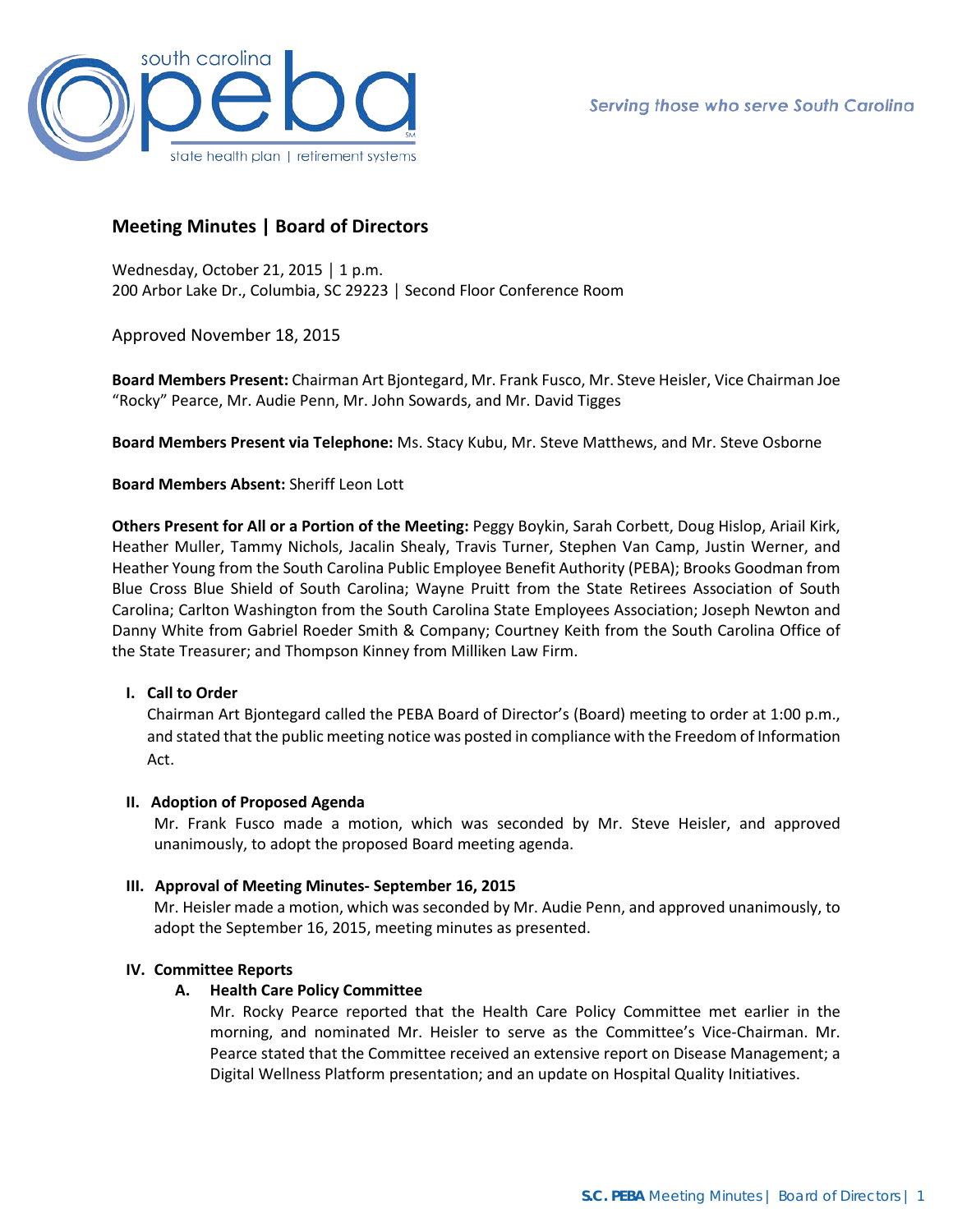## **B. Retirement Policy Committee**

Mr. John Sowards advised that the Retirement Policy Committee was canceled earlier in the month and is scheduled to meet at 1:30 p.m. today.

#### **C. Finance, Administration, Audit and Compliance (FAAC) Committee**

Mr. Steve Matthews stated that the FAAC Committee did not meet in October, and the next meeting is scheduled for Tuesday, November 3, 2015.

## **V. Old Business**

## **A. Director's Report**

Ms. Peggy Boykin, PEBA's Executive Director, provided the Director's Report, and stated that following the recent flooding, PEBA verified that all employees were safe. Ms. Boykin reported that some employees had damages related to the flood, and more information will be forthcoming on how to best assist those affected.

Ms. Boykin advised that the Governor's Office budget hearing will be held at 11:00 a.m. on Thursday, October 29, 2015. Ms. Boykin stated that the majority of the budget hearing will be focused on the funding requirements of the State Health Plan.

Ms. Boykin stated that PEBA will be participating in a Class and Compensation Study on Wednesday, October 28, 2015.

Ms. Boykin reported that she and Ms. Sarah Corbett, PEBA's Chief Operating Officer, visited The California State Teachers' Retirement System (CalSTRS), which is structured very similar to our system, although significantly larger with \$120 billion in assets and 1000 employees.

Ms. Boykin stated that due to the ramifications of the recent flooding, the final report from the Legislative Audit Council has been delayed, but should be provided by the end of October. Ms. Boykin reminded the Board that once the final report is given, the Board will have an opportunity to provide a response that will be incorporated into the final report.

Ms. Boykin confirmed that the new Pharmacy Benefit Manager (PBM) contract with Express Scripts Inc. (ESI) will begin January 1, 2016.

Ms. Boykin reviewed several procurement contracts that will be expiring within the next two years.

Ms. Boykin added that the State Fiscal Accountability Authority (SFAA) meeting will be Tuesday, October 27, 2015. Ms. Boykin stated that the South Carolina Retirement System Investment Commission (RSIC) has been asked to provide an update on investment returns, and PEBA has been directed to attend the SFAA meeting as well.